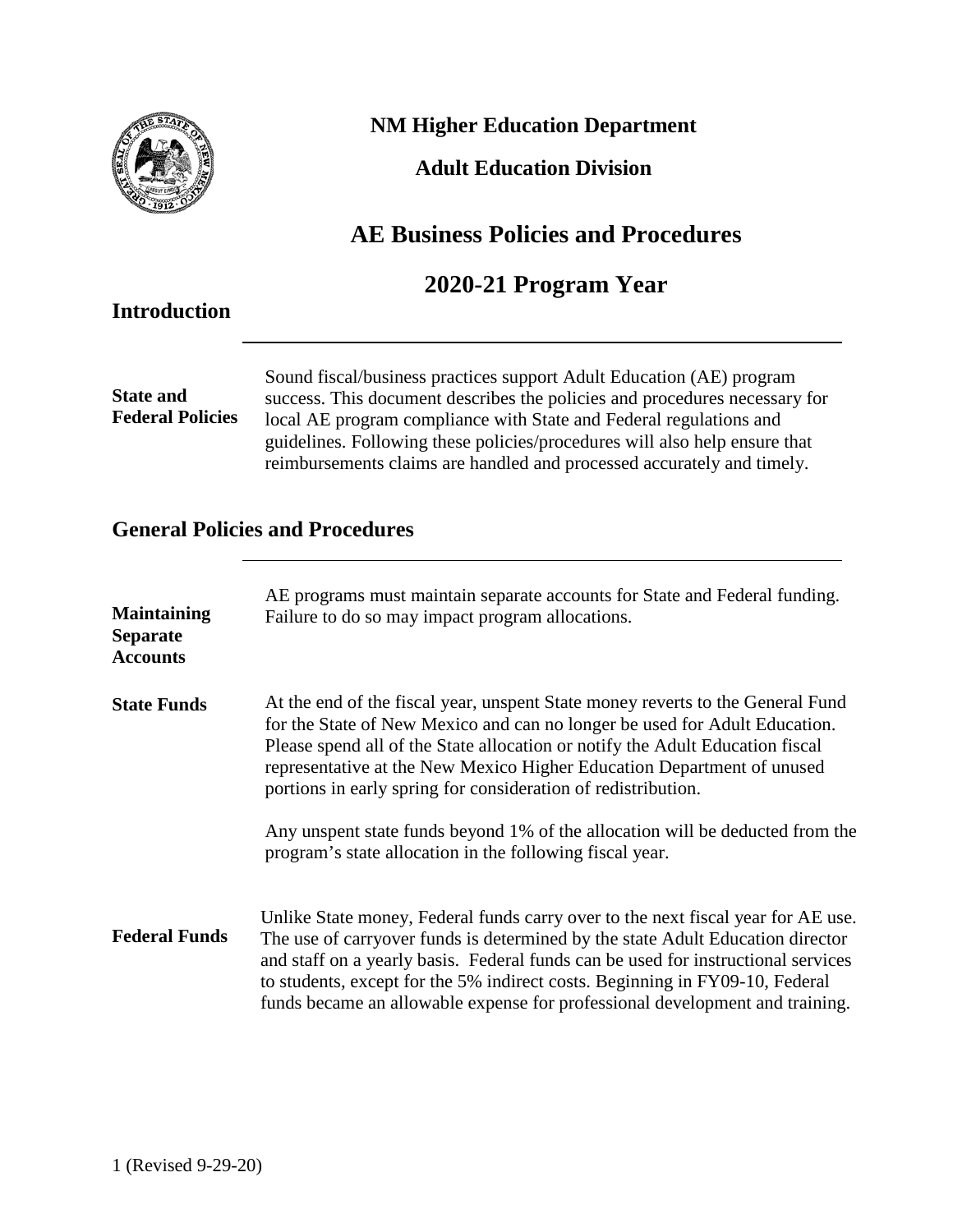#### **Indirect Costs**

There is a 5% cap on the use of State and Federal funds from administrative costs. These are institutional or organizational costs for overhead or indirect expenses that must come from administrative funds. Federal funds may not be used to purchase equipment. Therefore, when determining the 5% indirect costs, equipment expenses (which may be purchased only with state funds) must first be *excluded* from the total actual costs.

If it is determined that a program needs to exceed the 5% cap in order to properly function, and the program has not been pre-approved for spending over the cap, a written request must be sent via regular mail or email to the State Director of AE.

Please refer to 2 CFR § 200.414 - Indirect (F&A) costs.

If a program determines that it needs to exceed the 5% cap to function properly, the program director must submit a written request must be sent via regular mail or email to the State Director of AE.

The 5% must be charged based on monthly actual expenses and *not* requested in a lump sum.

\_\_\_\_\_\_\_\_\_\_\_\_\_\_\_\_\_\_\_\_\_\_\_\_\_\_\_\_\_\_\_\_\_\_\_\_\_\_\_\_\_\_\_\_\_\_\_\_\_\_\_\_\_\_\_\_\_\_\_\_\_\_

**Records Maintenance** Financial, and time and effort records must be maintained and stored for **5 years**. If records older than this are being used due to litigation, claim, audit or other similar actions, these records should be retained until all issues are resolved.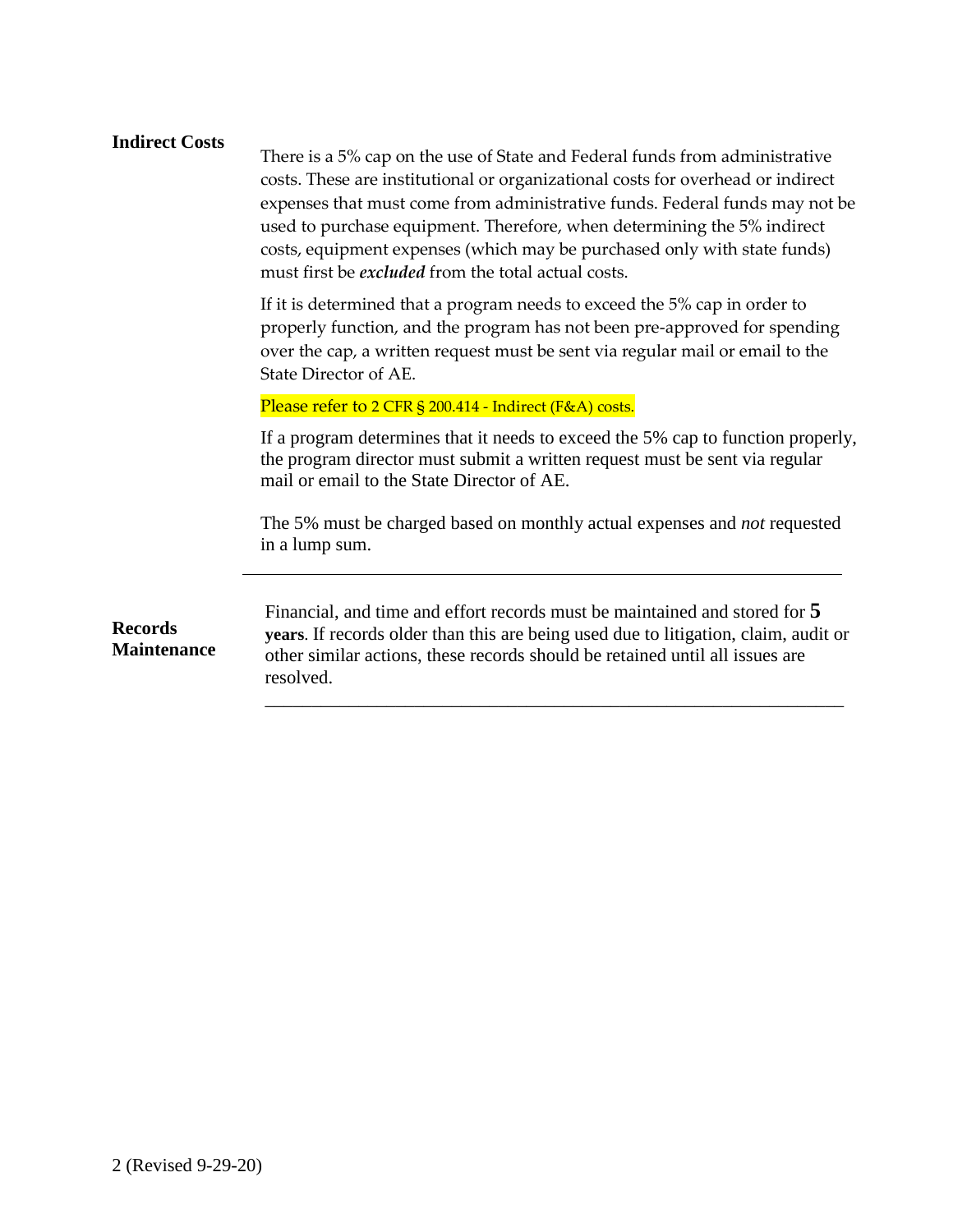**AE Student Charges/Fees Program Income**

AE programs may charge reasonable and necessary fees to be used specifically to provide additional adult education and literacy services that programs would otherwise be unable to provide (34 CFR 80.25) Collected fees must be used to assist adult students in becoming literate, obtaining knowledge and skill necessary for employment and self-sufficiency obtaining the education skills necessary to become full partners in their child's education, and completing their secondary school education (AEFLA section 200) Programs must be authorized to charge a reasonable fee with *prior* approval of the State Director. **For programs that are permitted to charge a fee, a waiver process must be in place and students must be informed of their right to petition for a waiver.**

If programs intend to charge program (e.g., registration or application) fees, they must include this in their Grant Applications or Extension Requests and must obtain prior approval from the State AE Director to ensure that:

- any fees and/or tuition charged to adult education students by the local program are equitably administered and do not reach levels that have an adverse effect on participation of economically disadvantaged students
- any fees and/or tuition charged to adult education students by the local program are maintained and used directly for the specific purpose of providing adult education services to qualified adult education students
- Collected fees are auditable. Programs must maintain an accounting of fees and associated expenditures ensuring that funds are used solely and specifically for adult education programming and not withheld and maintained in a general maintenance and operation fund or used for any other funding purpose.
	- Any program income must be reported to HED to be included in the year-end Financial Status Report (FSR).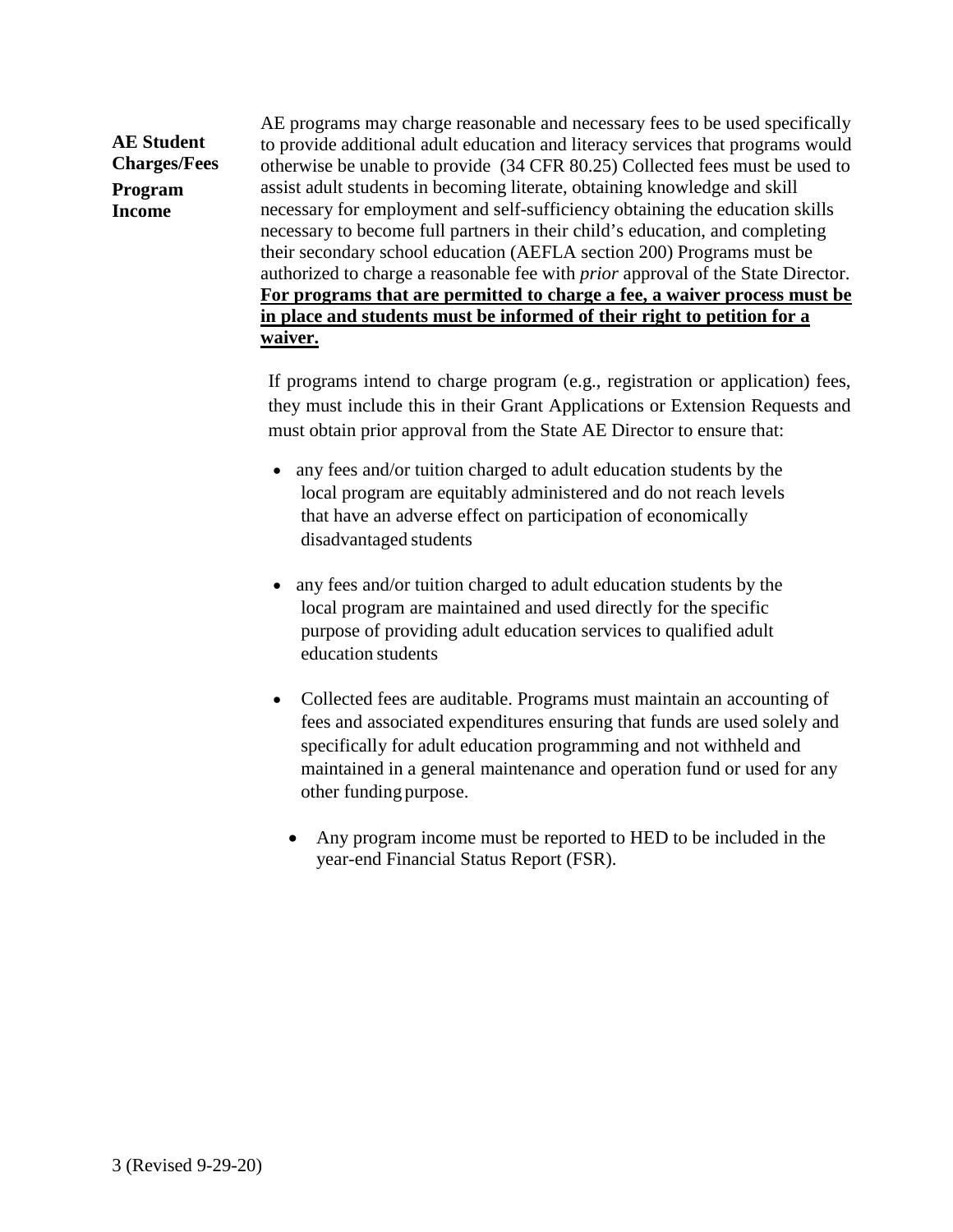# **Fiscal and Reporting Practices**

| <b>Monthly</b><br><b>Reporting on</b><br>Reimbursement<br><b>Claims</b> | Monthly reimbursement claims are due to NMHED on or before the 10th work<br>day following the close of business each month, and should be received no<br>later than the 15th of the following month. E-mail copies are the acceptable<br>form of reporting. Documentation must be attached. Please submit check<br>copies, invoices, receipts, purchase orders, travel authorizations, travel<br><b>reimbursements, etc.</b> If appropriate documentation is not received, claims will<br>not be processed.<br>All budget forms must be signed by the fiscal agent for the institution or by an<br><i>authorized administrator</i> . The person's name and title must be included.<br>NMHED expects the reporting/forms submitted to reflect consistent and<br>complete spending of the program allocation. Reports must be submitted for<br>review and approval to the AE Fiscal Officer in a timely manner. |
|-------------------------------------------------------------------------|---------------------------------------------------------------------------------------------------------------------------------------------------------------------------------------------------------------------------------------------------------------------------------------------------------------------------------------------------------------------------------------------------------------------------------------------------------------------------------------------------------------------------------------------------------------------------------------------------------------------------------------------------------------------------------------------------------------------------------------------------------------------------------------------------------------------------------------------------------------------------------------------------------------|
|                                                                         | If persistent delinquency occurs, NMHED reserves the right to redistribute<br>the program's funds and/or impose sanctions.<br>Reminders:<br>• NMHED does <i>not</i> reimburse for negative line items. To handle this situation,<br>a BAR (Budget Adjustment Request) needs to be submitted first.<br>• Unspent State funds revert to the General Fund at the end of each fiscal year,<br>and can no longer be used for AE.                                                                                                                                                                                                                                                                                                                                                                                                                                                                                   |
| Reimbursement<br><b>Timing</b>                                          | Payments by NMHED to sub-grantees, contractors and institutions, including<br>reimbursements are due within thirty (30) days of receipt of the invoice by<br>NMHED, unless specifically agreed to otherwise.                                                                                                                                                                                                                                                                                                                                                                                                                                                                                                                                                                                                                                                                                                  |
| <b>Travel</b>                                                           | Out-of-state travel <b>must be pre-approved</b> and included in the program grant<br>application or extension request submitted to NMHED. Any exceptions must be<br>emailed to the State Director of AE for approval, containing all appropriate<br>supporting documentation. The approval request must be made <i>before</i> the travel<br>occurs. All receipts must accompany any request for travel reimbursement.                                                                                                                                                                                                                                                                                                                                                                                                                                                                                         |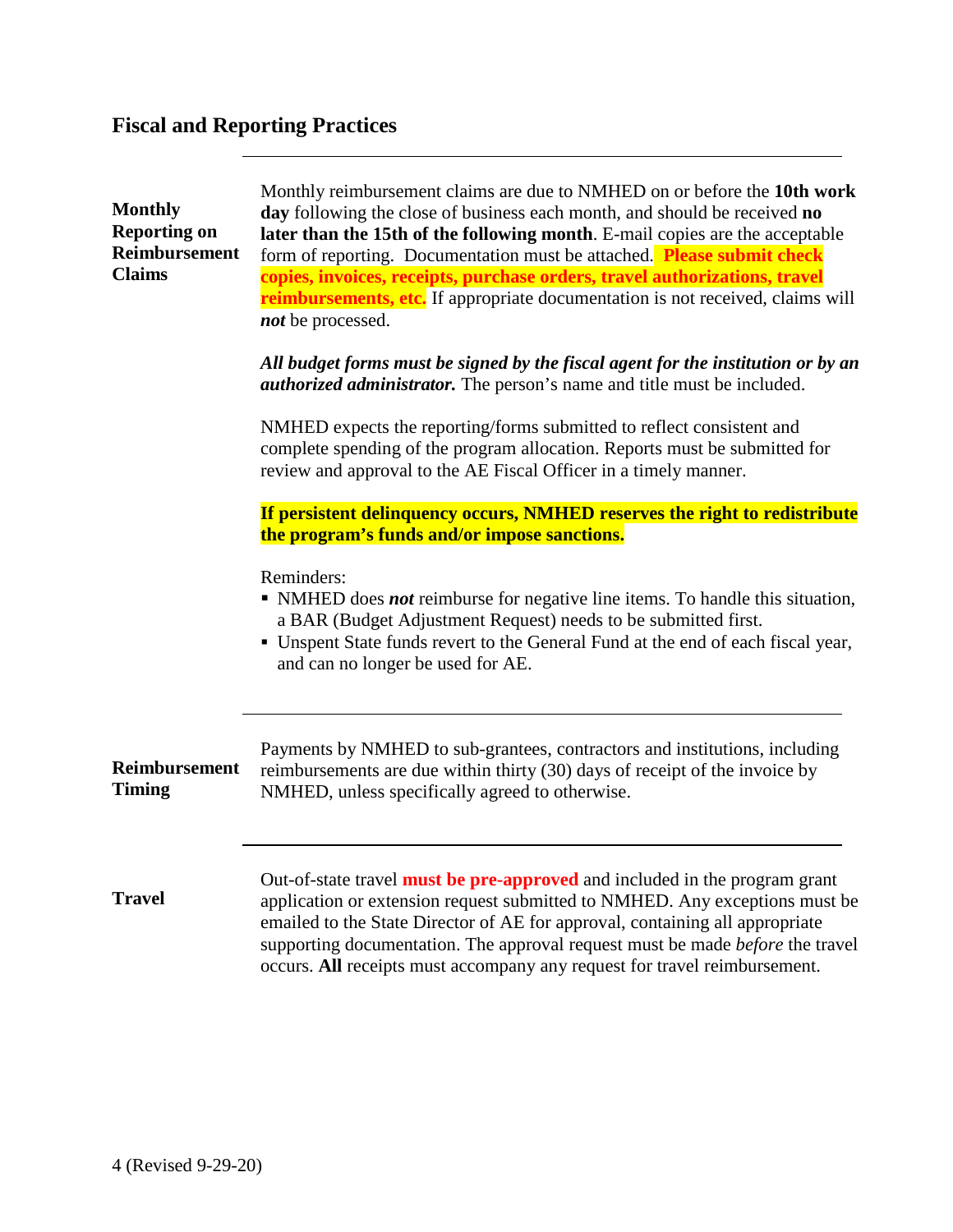| <b>Equipment</b><br><b>Guidelines</b>                       | Purchases are considered to be equipment when a single unit exceeds a cost of<br>\$1,500. The State Office does <i>not</i> require separate equipment approval forms.<br>The equipment budget should be anticipated and documented in the program<br>plan, and the back-up documentation submitted with the program grant<br>application or extension request.              |
|-------------------------------------------------------------|-----------------------------------------------------------------------------------------------------------------------------------------------------------------------------------------------------------------------------------------------------------------------------------------------------------------------------------------------------------------------------|
|                                                             | Equipment purchased with Federal funding can <i>only</i> be used for instructional<br>and/or assessment purposes.                                                                                                                                                                                                                                                           |
|                                                             | Regarding the ownership and depreciation of equipment purchased with ABE<br>funds, please consult and follow the General Services Department, Property<br>Control Division, State guidelines on fixed assets.                                                                                                                                                               |
| <b>Budget</b><br><b>Adjustment</b><br><b>Requests (BAR)</b> | Budget Adjustment Requests for line item changes may be submitted at any<br>time during the year and should be submitted before submitting the monthly<br>request for reimbursement to avoid negative line items.                                                                                                                                                           |
| <b>Authorized</b><br><b>Signatures</b>                      | All budget forms must be signed by the fiscal agent for the institution or by an<br>authorized administrator. The person's name and title must be included.                                                                                                                                                                                                                 |
| <b>Time and Effort</b><br><b>Reporting</b>                  | Employees that conduct activities supported by sources other than Federal<br>and/or State ABE grant funds must maintain records documenting the time<br>spent on AE and non-AE related activities. Time sheets shall document, on a bi-<br>weekly basis, the type and proportion of activities conducted by each employee,<br>and the source of funds for these activities. |
|                                                             | Programs are not required to submit regular timesheets to NMHED, but shall<br>maintain these records for a period of five years and provide time and effort<br>documentation upon request.                                                                                                                                                                                  |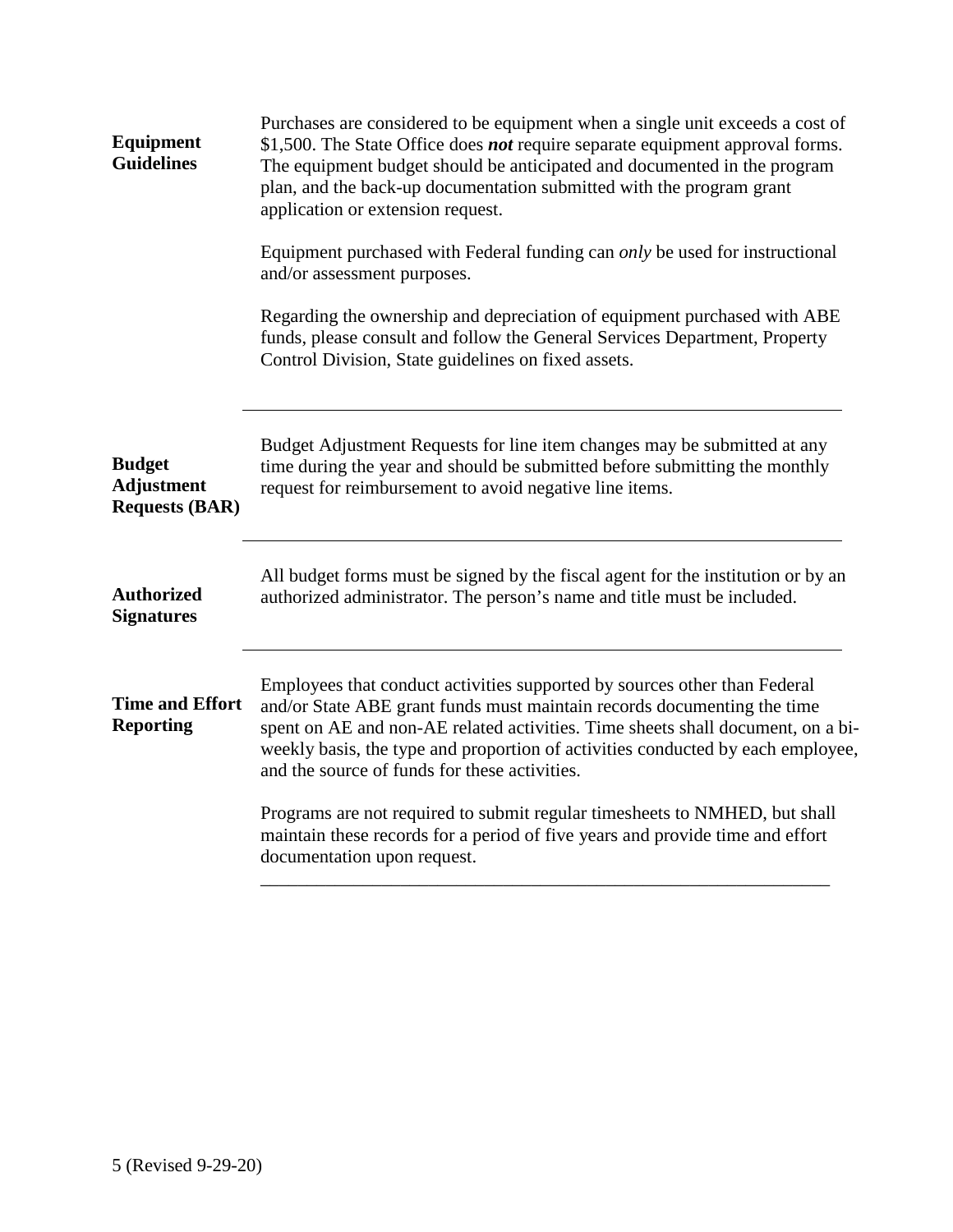| <b>Technical</b><br><b>Assistance</b> | NMHED staff is responsive to questions and concerns raised by field members.<br>Technical assistance is available via phone, email, face-to-face (with the<br>exception of COVID restrictions), go to meetings or ZOOM meetings as<br>needed and requested. Fiscal representatives are invited to attend scheduled AE<br>gatherings and conferences for the opportunity to meet and discuss issues with<br>colleagues. Gatherings and conference dates and locations are posted on the<br>NMHED websites.                                                                                                                                                   |
|---------------------------------------|-------------------------------------------------------------------------------------------------------------------------------------------------------------------------------------------------------------------------------------------------------------------------------------------------------------------------------------------------------------------------------------------------------------------------------------------------------------------------------------------------------------------------------------------------------------------------------------------------------------------------------------------------------------|
| <b>Fiscal Forms</b>                   |                                                                                                                                                                                                                                                                                                                                                                                                                                                                                                                                                                                                                                                             |
| <b>Budget Approval</b>                | Copies of all fiscal forms are available on the NMHED website in the Adult                                                                                                                                                                                                                                                                                                                                                                                                                                                                                                                                                                                  |
| and Monthly                           | <b>Education Financial section.</b>                                                                                                                                                                                                                                                                                                                                                                                                                                                                                                                                                                                                                         |
| <b>Claim</b> for                      | PLEASE NOTE: Hand-written forms will not be accepted.                                                                                                                                                                                                                                                                                                                                                                                                                                                                                                                                                                                                       |
| <b>Reimbursement</b>                  | Final reimbursement claims for a fiscal year are typically due before July 10.                                                                                                                                                                                                                                                                                                                                                                                                                                                                                                                                                                              |
| forms                                 | Programs will be notified when the specific date is determined each year.                                                                                                                                                                                                                                                                                                                                                                                                                                                                                                                                                                                   |
| <b>Budget</b>                         | This form is used to move funds between/among line items. Budget Adjustment                                                                                                                                                                                                                                                                                                                                                                                                                                                                                                                                                                                 |
| <b>Adjustment</b>                     | Requests for line item changes may be submitted at any time during the year                                                                                                                                                                                                                                                                                                                                                                                                                                                                                                                                                                                 |
| <b>Request (BAR)</b>                  | and should be submitted before submitting the monthly request for                                                                                                                                                                                                                                                                                                                                                                                                                                                                                                                                                                                           |
| for Line Item                         | reimbursement to avoid negative line items                                                                                                                                                                                                                                                                                                                                                                                                                                                                                                                                                                                                                  |
| <b>Changes</b>                        | Remember, on the BAR, the total amount of the increase <i>must equal</i> the total<br>amount of the decrease. A justification or reason (some examples: salary<br>savings from vacant professional position; will send additional person to<br>training/conference) must be given on the form for each increase and decrease<br>line item affected. "Insufficient funds in line item" is not considered a valid<br>justification because it does not explain why the shortage occurred.<br>Again, this form must be signed by the fiscal agent for the institution or by an<br><i>authorized administrator</i> . The person's name and title must be noted. |

This document summarizes the primary fiscal/business issues, and may not cover all situations or conditions required for full State and Federal compliance. For additional detail, programs should consult the:

- **RFP** and/or Extension application document and forms;
- U.S. Department of Education Assurances and Regulations;
- State of New Mexico Procurement Code;
- General Services Department, Property Control Division, State guidelines on fixed assets.

The Adult Education budget and reimbursement instructions and explanations of the line items follow.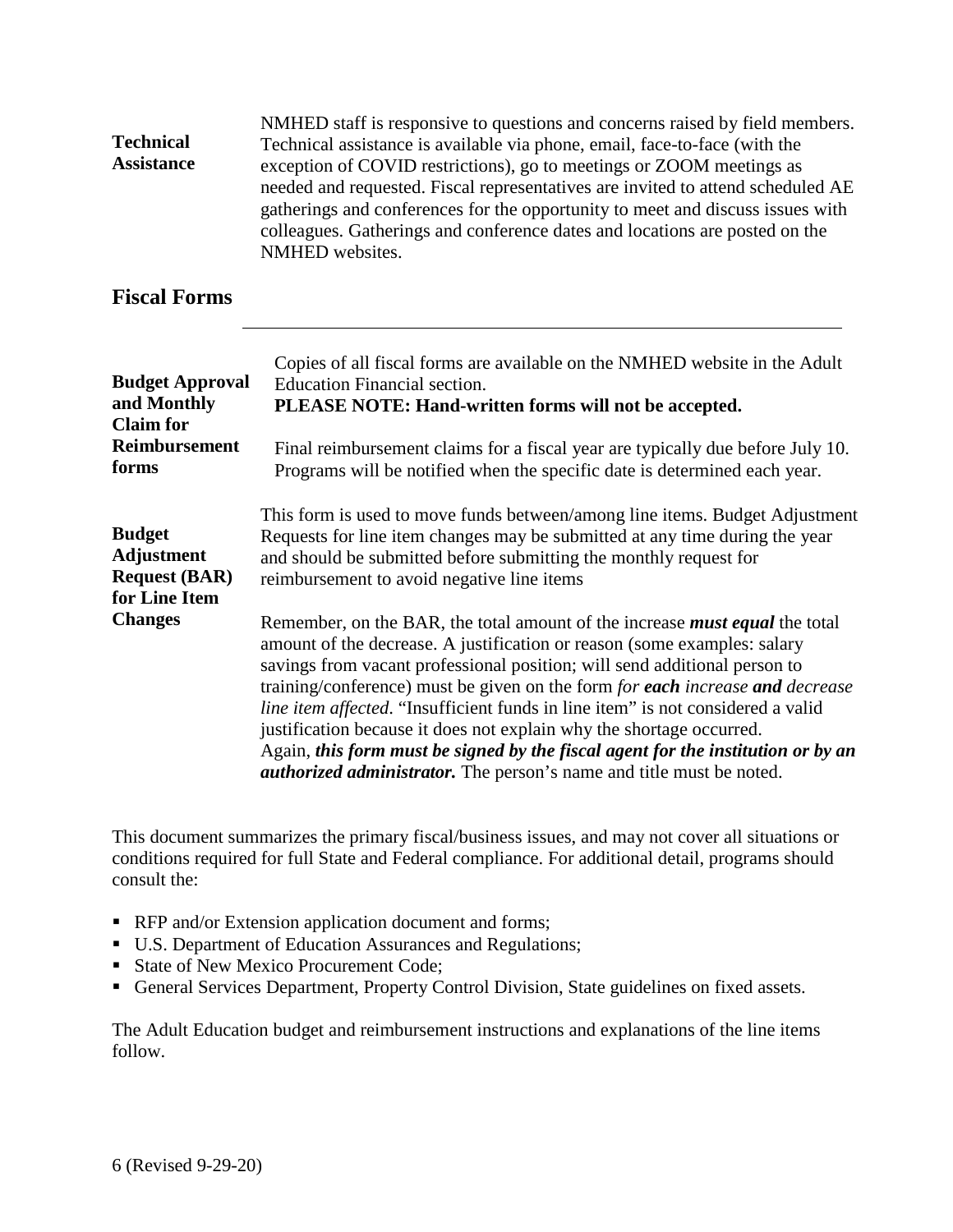## **BUDGET EXPLANATION** This section provides additional information about how funds may be used.

**All expenditure categories listed on the Request for Reimbursement fall under 1 of 2 subcategories. Instructional or Administrative activities. When determining your budget, determine whether your expenditures are instructional or administrative.**

**The Personnel and Benefits categories contain breakdowns for different activities and personnel duties within those categories. Make sure your budget takes into consideration the different duties of individuals in your program, i.e., Management, Data Tech, secretarial, clerical and list the amounts in the correct category.** 

#### **.100 SALARIES:**

This includes anticipated expenditures for salaries or personnel providing *direct instructional services* to students. Salaries may not be paid on any contract in excess of that which has been paid to the person in performance of their regular responsibilities and/or a salary commensurate with that received by a person for similar responsibilities. Include an itemized breakdown of all funds to be paid to the person; i.e., monthly/hourly salary rate, percentage of time devoted to the project activity, job title, etc.

#### **.200 EMPLOYEE BENEFITS:**

 An itemized breakdown of fringe benefit costs must be included for each staff member. Fringe benefits are considered as those additional to regular salary, received by all employees. They will generally include such items as insurance (life and health), retirement, and social security.

#### **.300 PURCHASED SERVICES:**

These include anticipated expenditures for services rendered through special arrangements with a company, person or other educational agency or institution. These are considered sub-contracted services and are reserved to offset costs incurred by employment of consultant-type personnel or services not available within the capabilities of the participating agency. Personnel records are not usually maintained for individuals performing contractual services, nor are these persons usually eligible for personnel benefits that may accrue to regular full-time staff members. However, they are eligible to receive consulting fees and per diems at prevailing state rates. Consultant travel should be itemized under this category and *not* under travel. Any equipment rented for use during the term of the contract is considered a contractual service.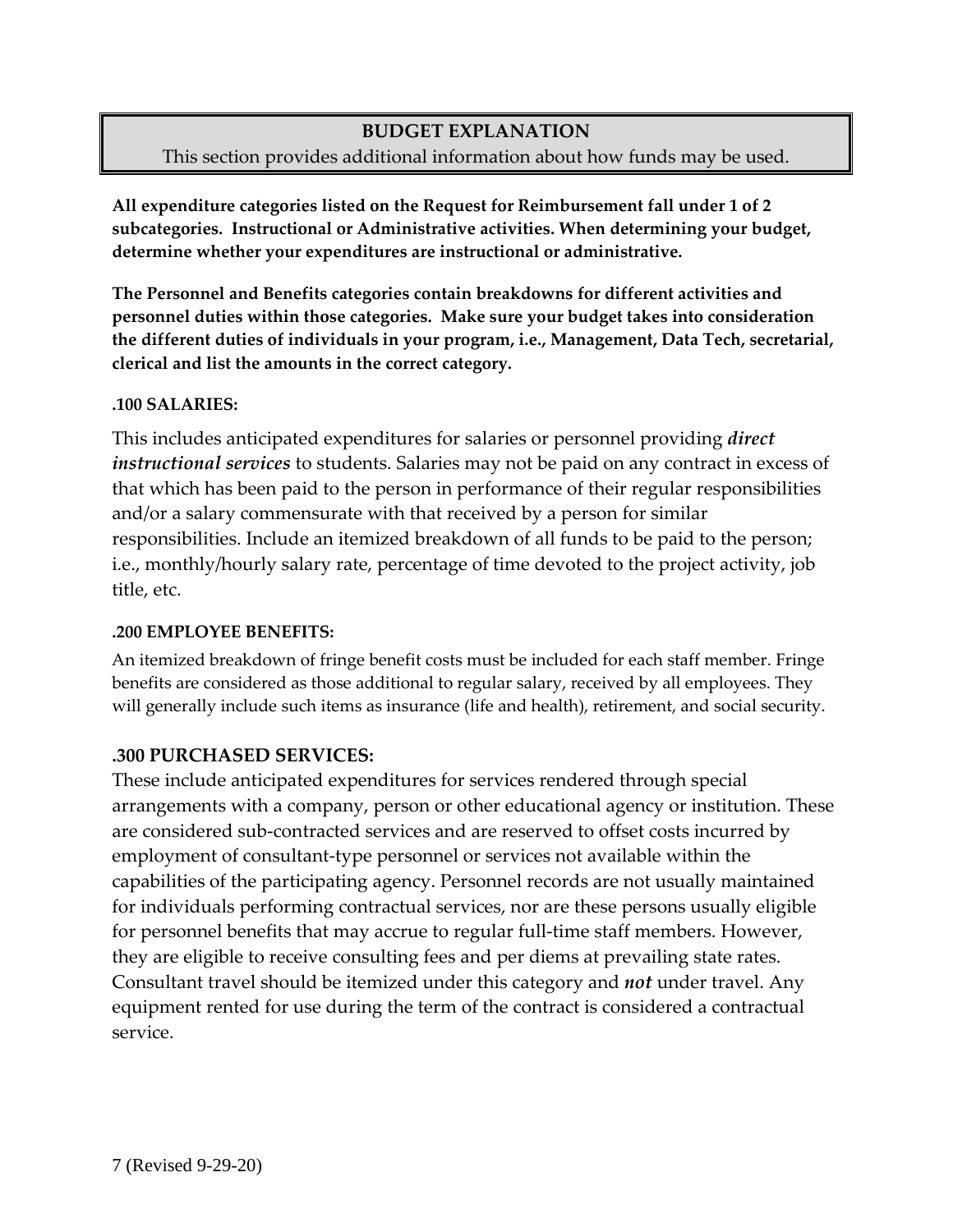#### **.400 SUPPLIES AND MATERIALS:**

These expenditures refer to consumable items where the item cost is less than \$1,000. A consumable item is defined as a material item of an expendable nature that is consumed, worn out, or deteriorated in use, or one that loses its identity through fabrication or incorporation into a different or more complex unit or substance.

- a. Includes anticipated expenditures for supplies required to conduct the activity. This should only include supplies necessary for the conduct of the activity over and above regular office operational costs.
- b. Includes anticipated expenditures for supplies used in the classroom for direct instruction only.
- c. Unless software is purchased as part of an equipment package, all software should be purchased under supplies and materials.

#### **.500 TRAVEL:**

 Under these line items, itemize all anticipated project staff travel, including travel costs associated with your professional development plan. Travel shall be computed according to prevailing state rates or the applicant's agency rate, whichever is lower; including mileage, per diem, lodging, and estimated tolls and parking.

No out-of-state travel is authorized unless approved as part of the "Agreement for the Operation of an Approved Adult Education Program" entered into at the time of the grant award. Travel requests without prior approval will require the written approval of the State Director of Adult Basic Education. If out-of-state travel is required in a proposal, detailed budget notes must be developed and include: a) name(s) or position of traveler(s); b) type of meeting planned; c) date of activity; d) estimated expense of trip lodging, meals, travel, registration fees, etc.; and e) justification for needing to attend the meeting. Such travel shall be negotiated and approved only if it has a direct relationship and benefit to the conduct of a project. Consultant travel *is not* included under this category, but shall be itemized under **PURCHASED SERVICES**.

#### **.700 EQUIPMENT:**

All non-consumable items should be itemized to the extent that the State Director of Adult Basic Education is aware of the types required and their respective use to accomplish the objectives of the project. Equipment costs may include postage and/or transportation fees, but may not include any *handling fees* or surcharges made by the grantee. Equipment is defined as an article of tangible personal property having a useful life of more than one year and a cost of \$1,000.00 or more. Unless software is purchased as part of an equipment package, all software should be purchased under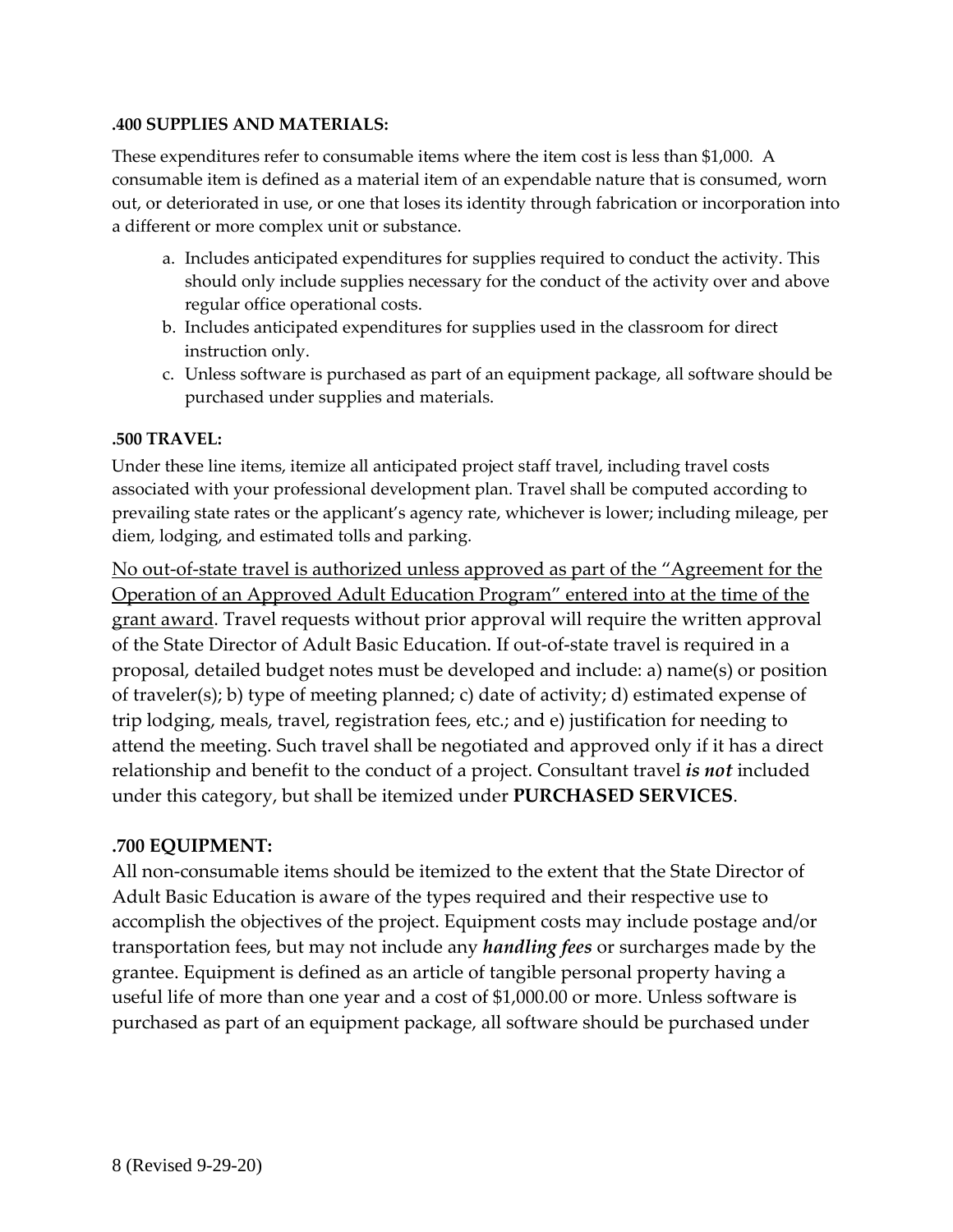supplies and materials. *Equipment purchased with Federal funds can only be used for instructional and assessment purposes.*

#### **.800 INDIRECT COSTS:**

**INDIRECT COSTS** are agency-wide, general management costs. General management costs are administrative activities necessary for the general operation of the agency, such as accounting, budgeting, payroll preparation, personnel services, purchasing, and centralized data processing. Indirect costs are costs that have been incurred for common or joint purposes, benefit more than one cost objective, cannot be readily identified with a particular final cost objective. In order to claim indirect costs, an agency must have an approved *negotiated restricted rate cost agreement with the State's cognizant agency*. A restrict rate is required because the AEFLA grant is a "Supplement not Supplant' funding source (WIOA Sec 241(a)). **Indirect costs must be paid for with funds made available for administration.** There is a 5 percent cap on the use of Federal funds for administrative costs, including indirect costs.

If the cost limits described as administrative costs are too restrictive to allow for the activities, the eligible provider may negotiate with the NMHED in order to determine adequate level of funds to be used for noninstructional purposes, a written request must be sent via regular mail or email to the State Director of Adult Education to request a higher amount.

**Please refer to 2 CFR § 200.414 - Indirect (F&A) costs.**